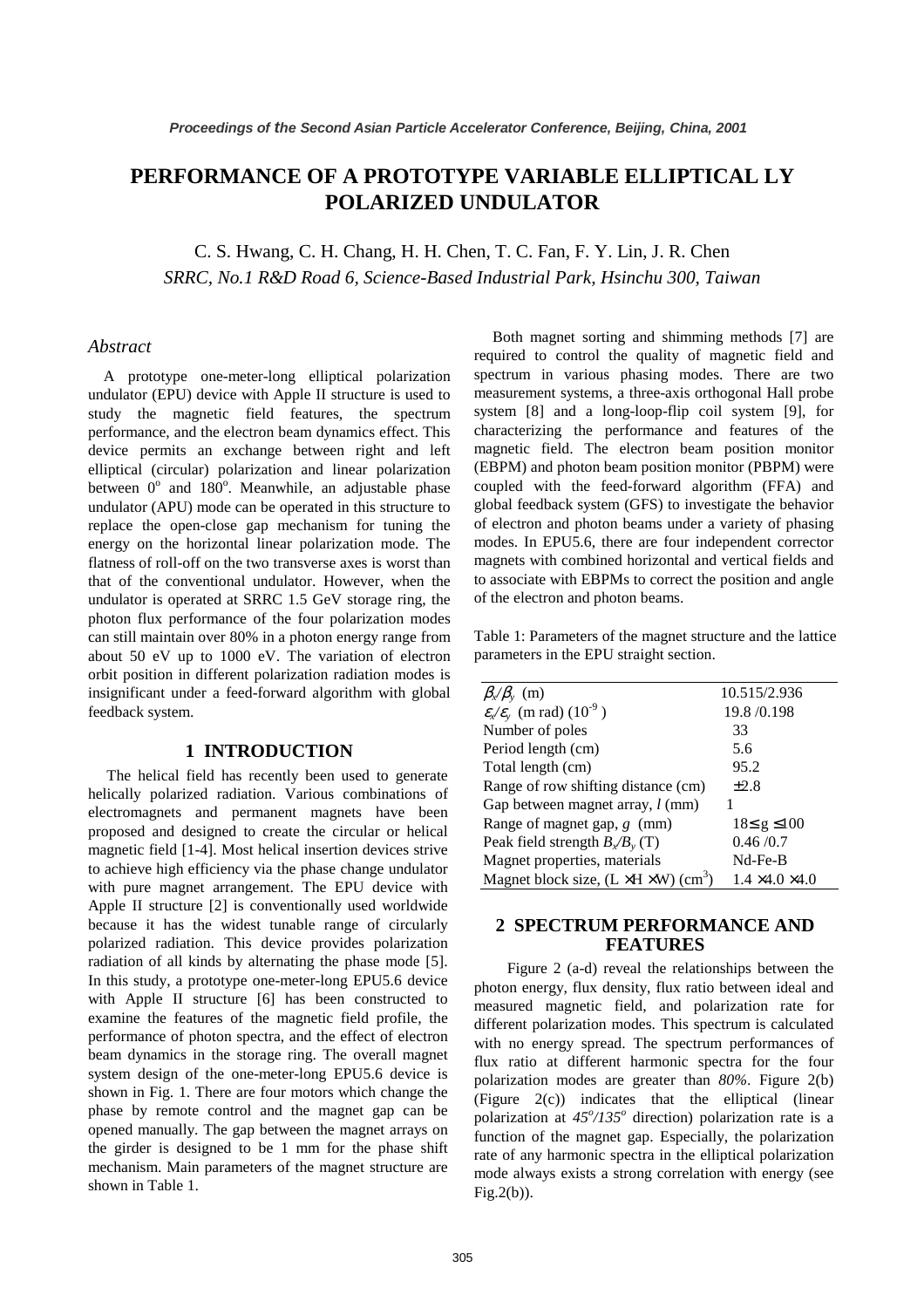

Figure: 1 The overall design of the prototype one-m-long elliptical polarization undulator.



Figure: 2 Photon flux density, flux ratio, and polarization rate are calculated at distinct polarization modes, (a) horizontal polarization (phase  $\theta = 0$ ), (b) elliptical polarization (phase  $\theta = 1.131$ ), (c) linear polarization,  $45^{\circ}/135^{\circ}$  (phase  $\theta$ =1.822), (d) vertical polarization (phase  $\theta$ =3.141).

 Therefore, the phase shift should be optimized to get the figure of merit (photon flux multiplied by the square of polarization rate) [5] when tuning the photon energy. However, the harmonic spectrum beyond the first harmonic of the linearly polarized on  $45^{\circ}/135^{\circ}$  direction is insensitive to the phase shift. Consequently, the phase shift should be optimized to get the figure of merit on the right/left circular polarization mode in any harmonic spectrum, and that of  $45^{\circ}/135^{\circ}$  linear polarization mode in the first harmonic spectrum [5]. The figure of merit of all harmonic spectra of horizontal and vertical linear polarization modes is kept constant and is independent of

gap (see Fig. 2(a) and 2(d)). This result reveals that the polarization rate of both horizontal and vertical linear polarization modes always remain constant.

To minimize the optical phase and electron trajectory error, care is taken when assembling the magnet on block keepers. The block keeper should be installed precisely in each base plate for keeping the exact relative longitudinal position between each magnet array. For this purpose, the errors in block size and block keepers as well as the assembly precision, particularly in the longitudinal direction, should be controlled within <sup>±</sup>*0.025 m m*.